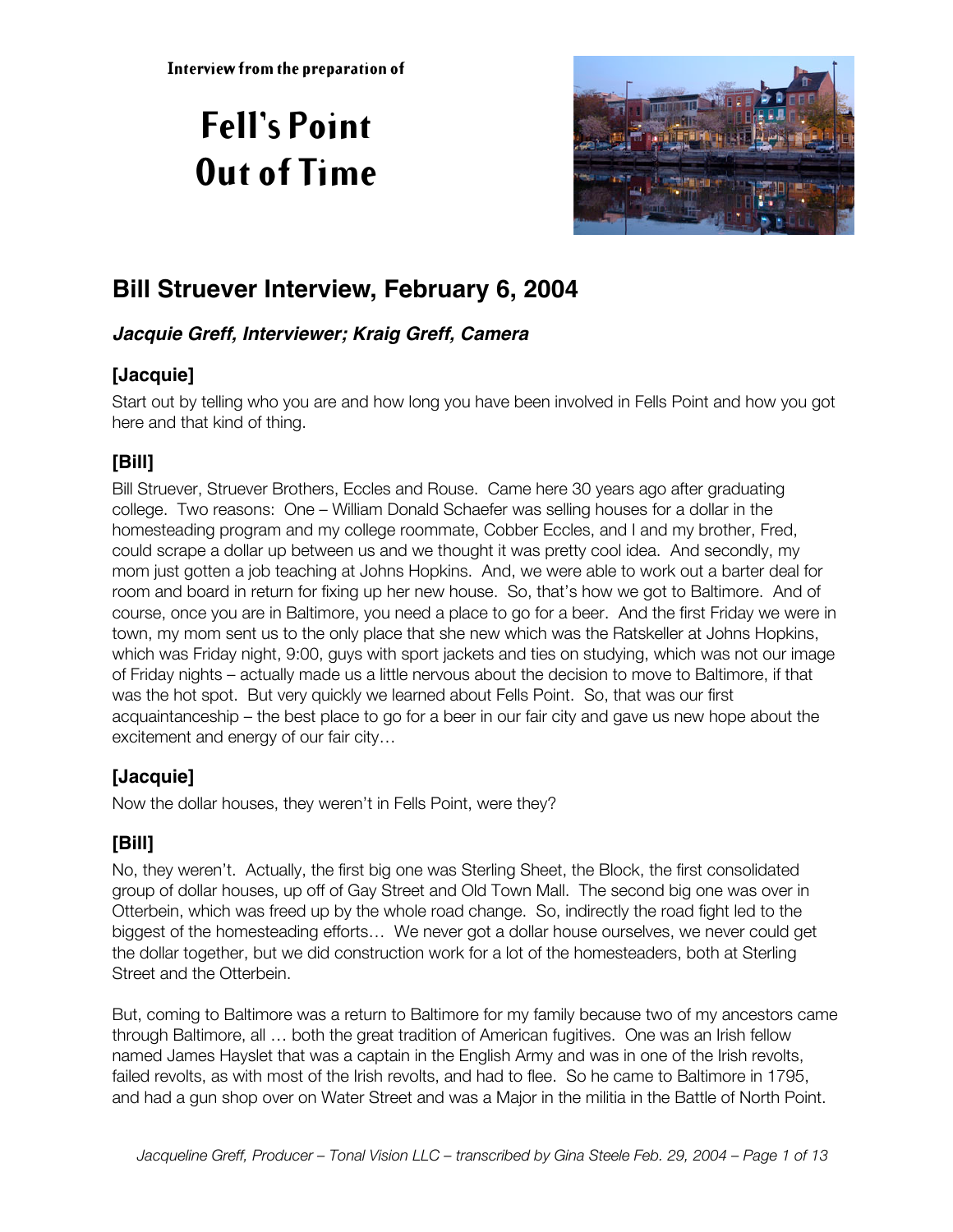And then my other Baltimore ancestor was a French doctor from Haiti and when the slaver revolt Toussaint was sweeping through the land killing all the whites, he had … he was Louis Doonan, saved the life of a young slave girl that had been badly burned. And the mom of the slave girl hid them, the good doctor and his fiancée got to the coast and they came to Baltimore in 1803. And was an expert in yellow fever. And then the daughter of Hayslet married the son of Doonan and eventually they went out west back and through Rochester and now back to Baltimore our home town.

[01:03:58;27]

#### **[Jacquie]**

So, you came here at the tail end of the road fight, you said?

#### **[Bill]**

Yeah. So that, the first time we really, other than going to Fells Point to drink beer, which we did fairly regularly, was as the road fight was winding down and the houses were being freed up from the road … the beginning of new energy and the sense a long term future for Fells Point brought us down here, in way beyond beer drinking, to see what the opportunity was here.

And if you think about the things that have really changed the face of Baltimore as we know today, for me there is nothing more important than the road war. It is just an amazing story. And if you look at the devastation to cities across America by the big roads of the '50's and '60's and '70's and the fact that we don't have a road, it truly has created so much of the opportunity today that you see in Baltimore. Not just on the waterfront, but the ability to connect neighborhoods to the waterfront and the growth that comes out of the waterfront that is spreading through large parts of the city because we don't have I95 blasting through Federal Hill Park ... and the Hill was going to be used as fill on the north side of the harbor where the Aquarium and I70 … it was going to be an elevated road right where the Aquarium is. The three roads, 83, 70 and 95, were going to meet at the worlds largest clover leaf where Pier Six and the Marriott Waterfront are and then head up blasting through the Fells Point and Canton waterfront and on up to New York.

And just thinking in your minds eye how different the city would be if Judge Ward and Barb Mikulski, who was a social worker at the time, and other valiant souls of the Fells Point Federal Hill Preservation Society that essentially were putting their families and their bodies in front of the bulldozers and doing those house tours, and squatting in those and doing the house tours, to demonstrate what terrific resource these old houses were and are, and what a great neighborhood Fells Point is and essentially defy the bulldozers and … kill it. It's just such an amazing thing. So we don't have to spend 15 billion dollars like they are spending in Boston on the big dig and we're not stuck like Philadelphia is with I95 dividing them off from their old industrial waterfront, which likely will be there forever and truly diminishes, in a big way, their waterfront opportunity compared to ours.

We have this fantastic geography of our harbor kind of curling up into the bosom of our town, and the intimacy of our waterfront from side to side, and kind of the idiosyncrasies of the curves of the waterfront, makes it so much more fun and interesting than just about any other urban waterfront you can think of anywhere in the world. And of course, Fells Point is right smack in the middle of all that.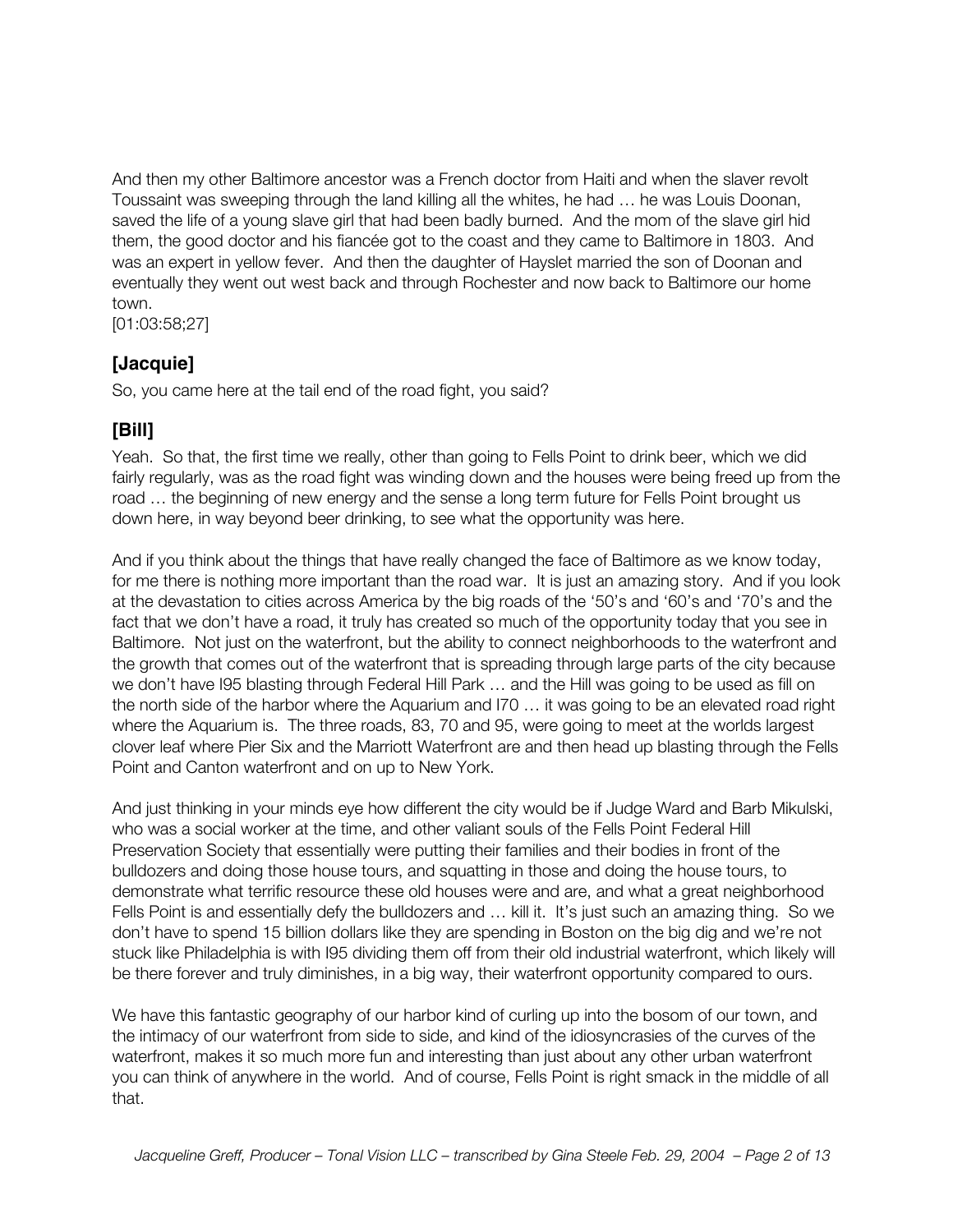[01:07:48;19]

#### **[Jacquie]**

Can you give me a verbal snap shot of what Fells Point was like when you came here?

### **[Bill]**

Well, there were a lot of boarded up houses from the road ... condemnation from the road. Industry was still here, though on its way out. Browns Wharf, the Rukerts were still operating there in a ... lesser way. Miller's Wharf was still standing and still being used. The Bond Street Wharf, which was Terminal Corporation, was still standing and being used. Allied Chemical was going strong in the '70's, and puffing out whatever they were puffing out. And there were a number of smaller businesses – Walbrook Lumber had a millwork shop on Caroline Street that was still going. There was the Dryden Oil guise over where the ice skating rink is today. Atlantic Mill, which was this fantastic old wood frame lumber yard business, which again think wood frame building lumber business fire traveling, of course it did burn, sadly, but had the most incredible collection of molding cutters. They must have had the cutters from every kind of molding known to mankind in there. I don't know whatever happened to them, whether the fire got 'em or what. But they still had a mill shop where you could still get just about any kind of specialty molding you could dream of out of the place.

So there was still what I would call active vestiges of Baltimore's maritime and industrial past cooking in the '70's. And then in next decade they quickly went by the wayside. So by the mid '80's, many were going. Allied Chemical closed shop in the late '80's and by then most of everything else out on Harbor Point peninsula was gone. Constellation had bought the Terminal Warehouse and Barry Levinson had done his movie and had his fake fire for Avalon in the Terminal Warehouse building. Constellation then made the deal with the Preservation Society that if they transfer over the London Coffee House and George Wells House and the Sugar Warehouse which is now the Frederick Douglas Isaac Meyer Maritime Center, trading that for the right to tear down the Bond Street Wharf and Millers Wharf was kind of the deal. All that happened, I guess, in the mid to late '80's, so that by the early '90's, the industrial past was truly a past, and it was hard to think of anything significant left in Fells Point by then. There were still pieces left and are leaving now like E.J. Codd just closed down after Isabelle, sadly. Meyer Seed's still there. The tugboats are still there which is terrific, and I hope they stay forever. Trying to think of what else. The old YMCA was closed, which is now the Inn at the corner of Thames and Broadway.

#### **[Jacquie]**

Oh right, that was a home for seaman.

#### **[Bill]**

Yeah, you could walk through, I remember walking through the building. I think the city had bought it for the road and it was vacant, and they were just getting ready to put it out for bid in the early '80's when the road fight was finally … the nail, the last nail was driven in the road coffin. And I remember walking through, and you could see the tiny little rooms and the little signs and stuff from when the sailors, drunken sailors I guess, stayed at the Y. So there is a little bit of museum past. [01:12:03;29]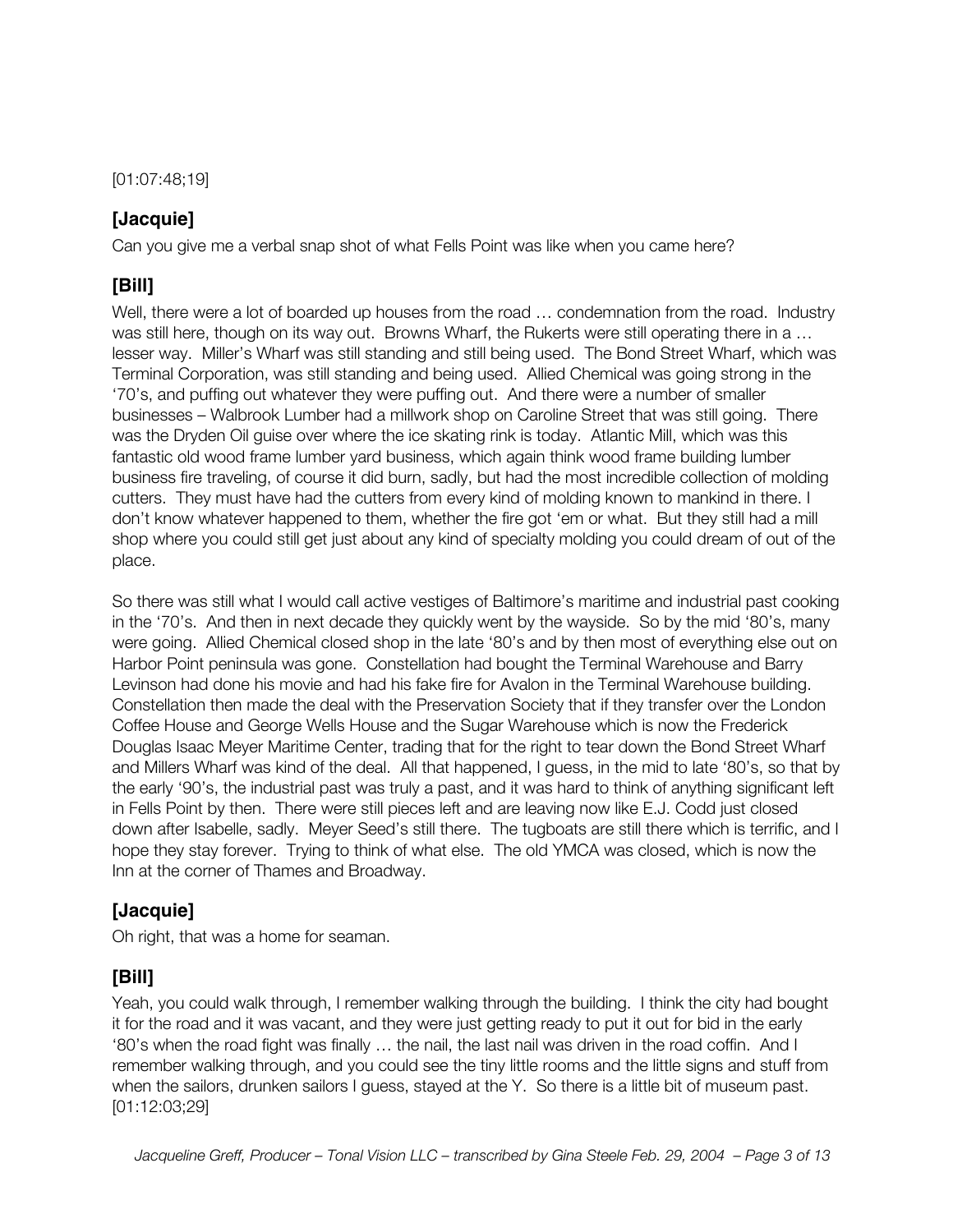#### **[Jacquie]**

So, you came here and you got your start basically in Baltimore and you've kind of grown as Baltimore and Fells Point have changed…

#### **[Bill]**

Our company's history's really been built around the waterfront. We tend to step away from it, but we really began on the waterfront, and today our largest projects remain on the waterfront. The first home we bought, the first project we had was in 1976. By then, we had gotten a little impatient doing work for other people. We were working on the dollar houses and wanted to do our own thing, and borrowed 10,000 from my mom and bought a house on the backside of Federal Hill on Greenhill street, looking out over the Key Highway ship yards in towards Fells Point and fixed it up. And that was our beginning of our real-estate business.

We finished the house, it was a beautiful little spot, it won the House of the Year award from Maryland Contractors Association. We couldn't sell it because all of the houses on that block were vacant, and the banker walked through and he said, "What you've got to do is fix up the whole block." And we said that was a great idea but we'd done spent my mom's 10 grand. And he said, "Well, you could borrow it." And that is where we learned about leverage. The great fuel of the real estate business is borrowing money.

And we bought that block. And then we're hanging out at the Cross Street Market and we bought 40 storefronts around the Market. And then since then, today we have projects all around the Harbor – obviously in Fells Point and Canton and here in Locust Point and South Baltimore. And the waterfront is magic. It's a terrific place. Our biggest project that we're doing is in Fells Point. We have 65 acres that we jointly control with John Paterakis that essentially extends on the west from the Marriott Waterfront Hotel to Bond Street Wharf in Fells Point. [01:14:21;04]

#### **[Jacquie]**

You think of that as part of Fells Point?

#### **[Bill]**

Well actually the original, as we have been corrected many times, the original Fells Points was the Allied Chemical Harbor Point site – that was THE POINT of Fells Point. So we look at that area as kind of part of greater Fells Point – Harbor East, Harbor Point, the original Fells Point and the old Constellation properties, Fells Landing. And those 3 together plus some infield properties that we have comprises 65 acres. We have approvals in place to build 7 million square feet of space on those 65 acres. Which, right now, the plan is to do a mixed use combo of 2500 hotel rooms and 2,000 housing units and 2 million square feet of office space and a million square feet of retail restaurants and entertainment and 8,000 structured parking places. It's about … 1 and 3/4 billion dollars of investment when it's fully built out. We are about 30% through the build-out right now. Most of it's new construction.

One of the challenges and delights is to knit the density and the largely new construction of the Harbor East, Harbor Point and Fells Landing properties into the delightful and character and spirit of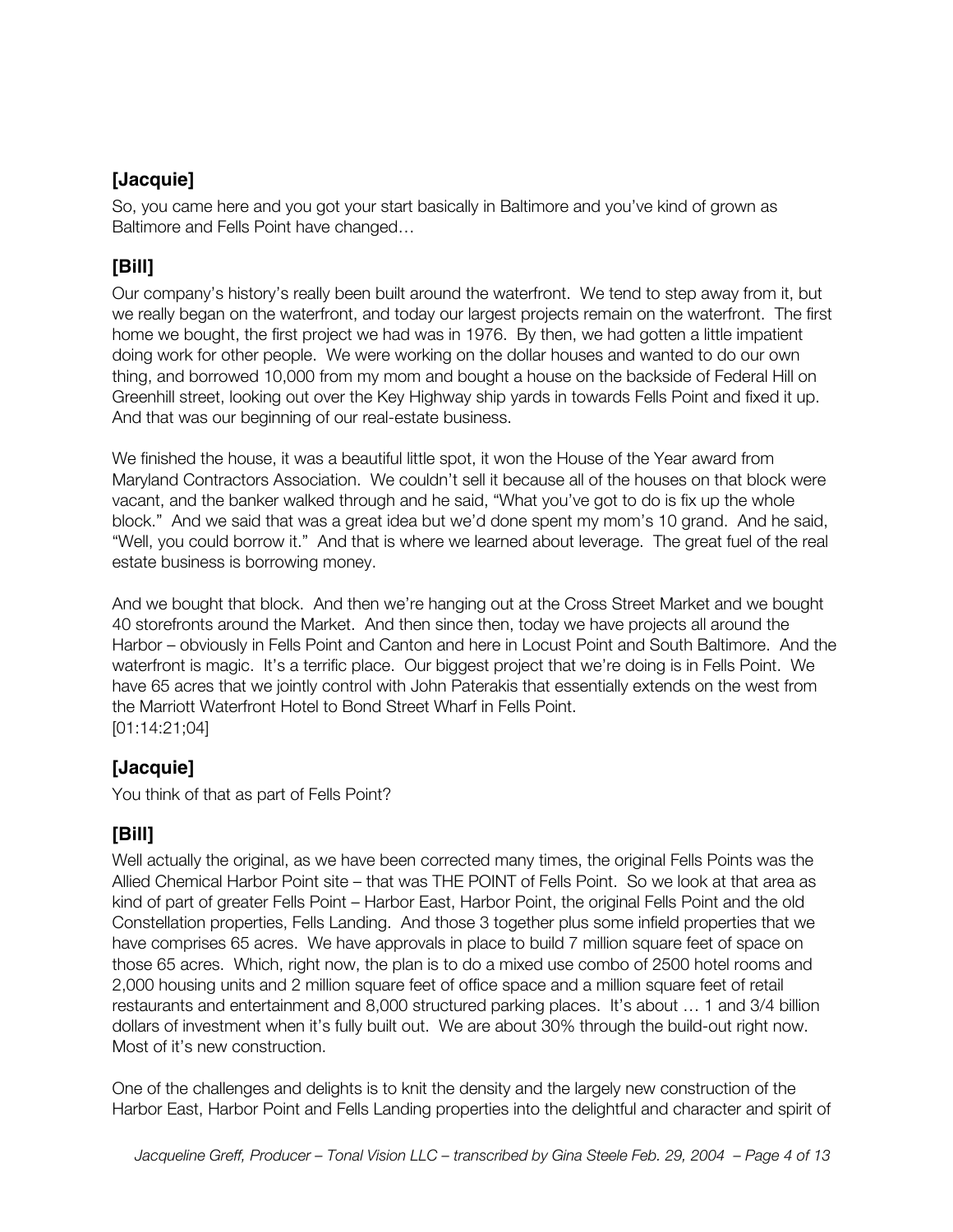the oldest part of the city in Fells Point. And doing it in ways like Bond Street Wharf, where we tried to celebrate the spirit of Baltimore's pier buildings and industrial past, and took the kind of scale and character of the old Terminal Warehouse on Bond Street Wharf of the past, and recreated it as a modern office building that works fantastic in the marketplace and is jambed full with important office tenants bringing lots of new jobs back to the neighborhood. And yet at the same time, fitting into that kind of special character of Fells Point.

Also, in our planning, as we look at the public spaces and public infrastructure as we lay out these 65 acres trying to build on the idiosyncrasies of Fells Point, which everything's curving and twisted, and not a lot of square corners in Fells Point … the tradition of the bigger and more industrial maritime buildings on the water's edge with the smaller buildings set back in the neighborhood, creating delightful, interesting water spaces, interacting with the land, rather than just the boring, flat expanse of Harbor's edge where the promenade were very much into recreating the piers and pier buildings of Fells Point's past. If you look at one of the old prints of Fells Point from the, really back to the early 18th century through the 19th century and most of the 20th century, this was Fells Point interacting with the water with all these little buildings sticking out, creating these nifty spaces between them.

#### **[Jacquie]**

Yeah, I heard Peter Cavaluzzi's presentation for the Homeowners. In fact, we've been missing each other, but I have an appointment to interview him at some point to get him to give that talk again, 'cause I thought it was really neat. I think the neighborhood has trouble describing itself in ways that an outsider can come in and describe itself.

#### **[Bill]**

One thing that they had picked up that just hadn't occurred to me was the plans, the Notter Plan for Fells Point that was later adapted into Urban Renewal Plan established this concept of the low buildings on waters edge and higher building further away. And Stan Eckstut and Peter said, "What's this all about. Let's look at what's here. The biggest buildings are on the water's edge, these fantastic pier buildings." And at the time the City had a policy no pier buildings. They wanted just to have a flat edge of vast land, and you might be able to have little marinas out there but no buildings… This is not at all the tradition of Baltimore's Harbor. What it is is the biggest building sticking out in the water kind of defining the interaction, this marvelous interaction between water, water activity and the land. Whether it's the Continental Can, Canton Cove, Tindeco, Tindeco Wharf, Henderson's Wharf, the Rec Pier, the old Terminal Warehouse, the Bond Street Wharf, Domino Sugar, Tide Point. The biggest buildings in those neighborhoods were the ones in the water so to speak. It was really a refreshing perspective… Like the light bulb went on. [01:20:11;10]

#### **[Jacquie]**

This is maybe a way to get into another topic that I was hoping you'd talk a little bit about … 'cause I know various people that worked on that Urban Renewal Plan had a personal investment in it and bought into this concept of low buildings by the water. And you probably got a number of scars, and at least put a fair amount of resources into working with the neighborhood trying to work all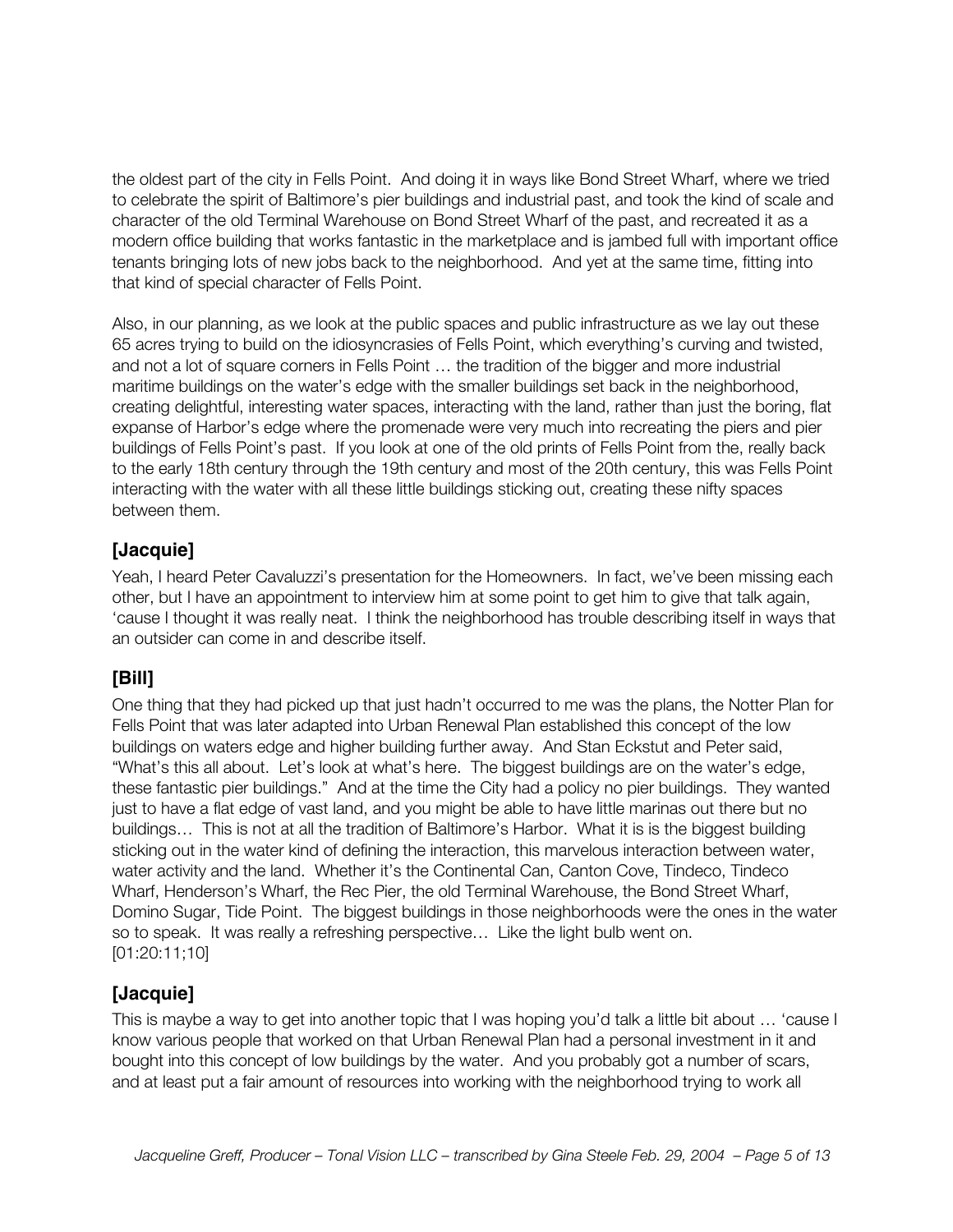these things through. As a developer, what's it like working with the Preservation Society and these neighborhoods, especially Fells Point.

#### **[Bill]**

Well you have to love Fells Point. It's kind of a little bit like New Hampshire's "Live free or die." It's this effervescent spirit and curmudgenly energy of people like Ed Kane and Bob Keith and the China Sea, Steve Bunker, that aren't always the easiest people to deal with at times, as you talk about plans and new development … that truly love their neighborhoods and feel in their hearts that what's so important and precious about this kind of … idiosyncratic funkiness, little odd shapes and different kinds of people.

And if you talk about Jane Jacobs that I think it's one the best stories of urban neighborhoods, "The Life and Death of Great American Cities." Her whole thing was density and diversity, and loved telling the stories of these kind of weird mixings and matching of peoples and uses together – and Fells Point really celebrates the best of that. That urban spirit that Jane Jacobs talks about. Where you do have the old tugboat guys operating right next to some kind of fancy home furnishing boutique and restaurant and a pub where all the locals hang out … All that kind of … And you have Morgan Stanley and Brown Investment Advisors and a ton of Johns Hopkins people sitting in Bond Street Wharf, coming there just because their delight in being a part of such an interesting neighborhood.

So working with Fells Point is always… is never a boring moment but you have to love it to do it.

#### **[Kraig]**

That was nice.

#### **[Bill]**

You have to… If you don't like it, you shouldn't be in Fells Point – my perspective. I have never, even thought from time to time I've been pilloried as being a fat-cat evil developer, I've always respected and appreciated the perspective that those sometimes cranky folks bring to the table, because that's what makes Fells Point that. I think we've done fairly well in working with them over the years because I would like to think that we've developed the respect back and fourth because because, while we may disagree on specific issues like this issue of height, where should height be, should it be low on the water, high on the water, low behind, high behind … hopefully a sense that we're approaching what we think really fits with Fells Point. They may think a little differently. We argue it out and, I think, by and large have done pretty well in coming up by the end with a better plan that we thought of and a better plan than maybe the community might have thought of.

Harbor Point's a terrific example – when the neighborhood starting sitting down with Allied Chemical we were brought in by Jim Rouse, who had been invited in by Allied Chemical to look at this site, which we do. The plant had closed down. They just had done the consent decree with the Maryland Department of Environment and the EPA, and were going to spending 90 million dollars cleaning it up. And the folks at Allied were saying, "What should we do with this?" The easy thing to do, and what a lot of these big multinational companies do, is just put a fence around these sites. And you don't have to worry about liability – just be done with it. And Allied had a little bit of inkling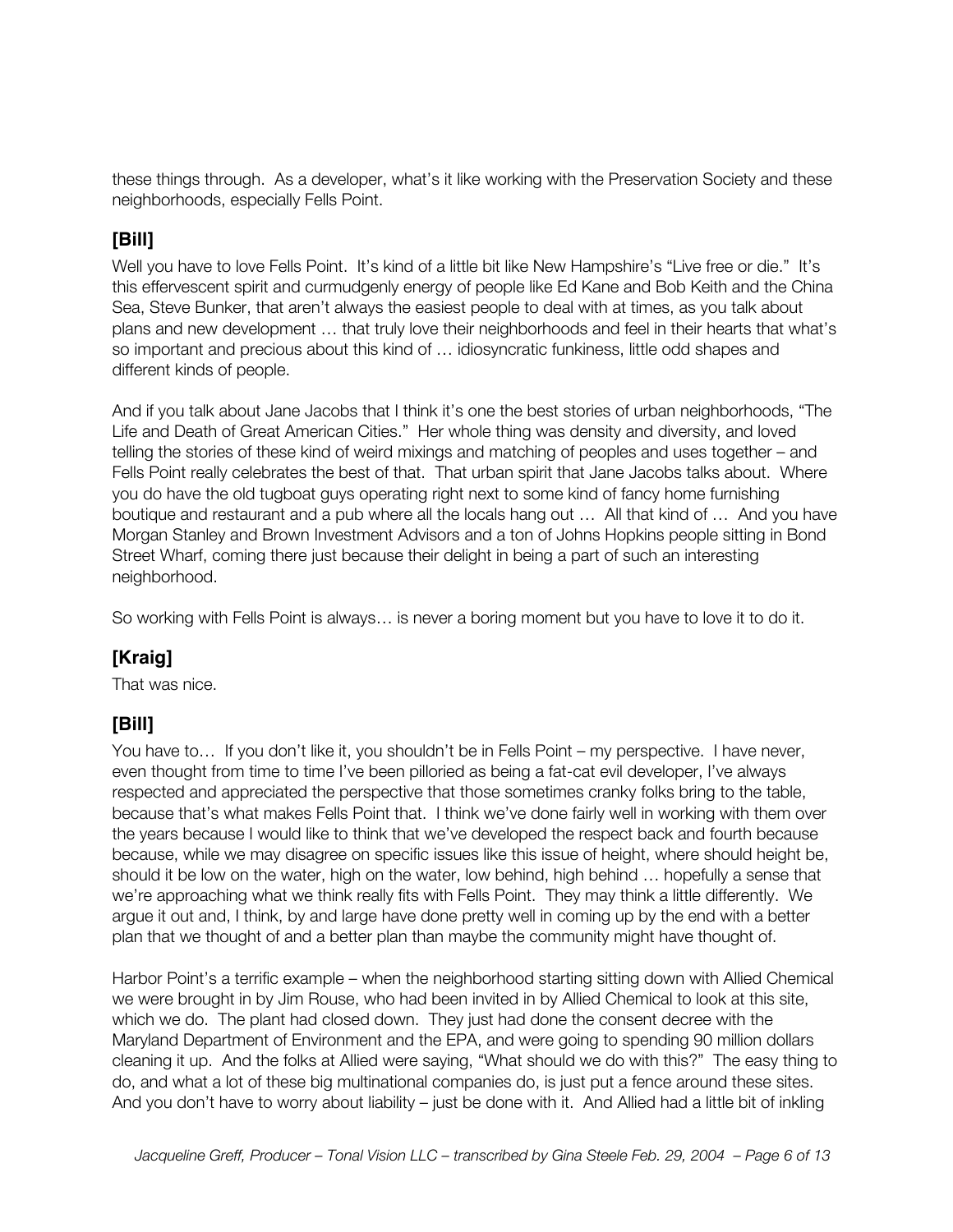that this was too important a site to just put a fence around, and that's why they went to Jim Rouse, "Is there something, you know… some higher and better use that we should be thinking about? This incredible peninsula that sticks into Baltimore's Harbor, the original Fells Point." So that's how I came into a little bit of trepidation – what can we do with this thing? The neighborhood came in and said, "Well this should just be... You can't really do anything... We don't want anything out there.... There should not be any buildings out there… If we do anything at all, it should just be a park – the whole thing."

And, we went through this whole 2 year-long process, meeting after meeting, one, getting people comfortable that there was a way, once the remediation was done, to safely and responsibly put the site back into productive use and not just let it sit there. And that total buy-in by everybody that this was THE fantastic site of Baltimore of the east coast and if there was ever going to be a Sydney Opera House type icon for Baltimore that people would see and say all around the world, "Oh that's Baltimore, the coolest place ever." The place to put that, whether it was the Sydney Opera House, or if you're looking for a place to put the Statue of Liberty, would be on Harbor Point. Everything bought into that, and the give and take back and forth, it ended up almost half the land was going to be park. That was the deal that was made – 11 acres out of the 20-some acres at Harbor Point will be forever park, promenade and public use space. And at the same token, that it was too important a site to leave it at that, and the community bought into 1.8 million square feet of buildings, including buildings as tall potentially as 180 feet in the center of the site, because if we are going to be able attract, you know, world head quarters buildings to Baltimore, which Baltimore desperately needs to rebuild its economy and its job base, what better place to attract them to this fantastic site, the original Fells Point at Harbor Point.

So that to me is a wonderful story of kind of the coming together, starting at very different points and perspectives between the community, developer, property owner and coming together with what I would like to think that everyone involved and the press would agree was a much better plan than anybody had ever started with. [01:27:46;13]

**[Jacquie]**

Going back to your comment about Fells Point … having all these interesting types and diversity, and people being drawn there because of it, I think one of the fears of the people that we've interviewed is that, as the value of the property goes up, you have the potential to drive some of these people out, like Steve Bunker. He says the reason he left is that he could afford the prices here anymore. Is there a realistic concern about that? You're more of an optimist and you're more of a visionary than some of the people we've interviewed. How do areas like Fells Point deal with that, how can they maintain their individuality?

#### **[Bill]**

How boring it would be if we had nothing but Home Depot and Staples and boring old national retailers and a bunch of fancy people living in condos and stuff like that, which would truly be a huge loss because I think one of the reasons why people like Morgan Stanley, Brown Investment Advisors and Johns Hopkins love moving their businesses into Baltimore and having it on the Harborfront is because of that very diversity and authenticity … of Fells Point and that very essential sense its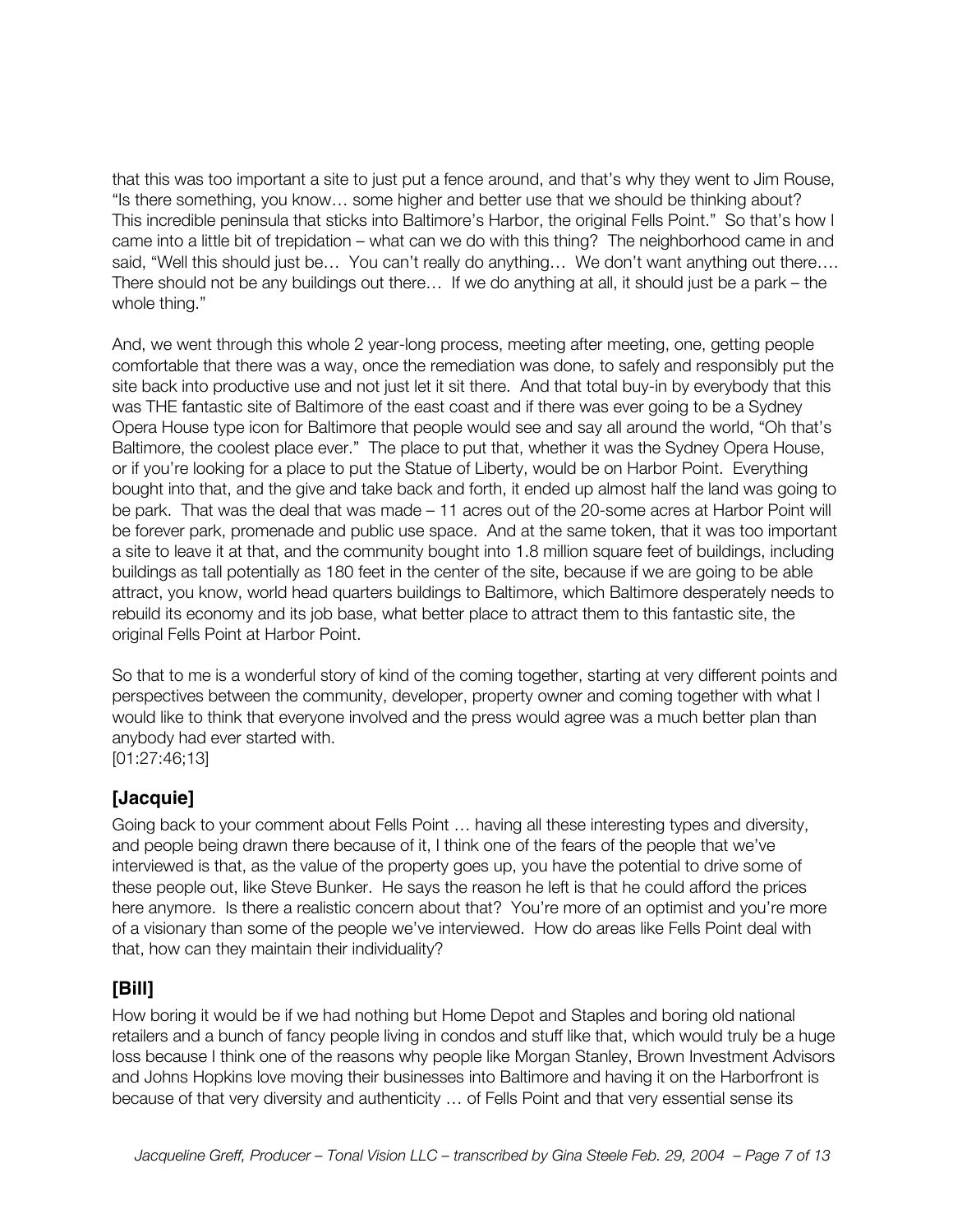people is. So I would talk about the concern about people being pushed out, forced out or encouraged out into a couple of different groups. One is the merchants, because I think the great definer of urban America downtowns, urban neighborhoods like Fells Point, is the fact that isn't the same old gang of Gap, Banana Republic … that's in every mall across America. That you do have home-grown local places that are very special and different. And certainly rents do go up over time. You spend a lot of money fixing up a building, building a new building, you can't make it work at \$8 rents – you need \$18 rents.

It's certainly our belief, and I think the evident is there is many cases to show that these established local Fells Point, Canton neighborhood merchants need new business to be able to grow because their old business is gone. The hundreds of jobs that used to be at Allied Chemical, and when Ruckert Terminals was done here – they're all gone. Population is generally lower, and they need new bodies around them, whether it's people living in the neighborhood to shop, people coming to visit to shop, or people that work there, to come and shop or have a beer after work or to eat lunch or buy a cup of coffee in the morning… That those that really want to stay and want to adapt, the apple is only bigger. And that there's enough more business for them so that if rents go, over a ten year period, from \$8 to \$18, they can make more money at the \$18 because there is twice or three times the number of people, the number of customers around. There is more of a critical mass of quality merchants around for them to support each other to make it worth people to come down. So I do think that those merchants … and I think Steve Bunker could have stayed. He and I disagree … but his shop's one that could do even better as time went on with more people around, more foot traffic, just more density of activity around.

I think the same thing with the bar same. The nature of the bar scene may change. The bar scene used to be sailors – not sailors off sailboats but sailors off ships. They're gone, by and large, and then it was college kids. Now the nature of the bar business is changing, and I think its not necessarily a bad change to be made...

For the residents, there is a whole 'nother kind dimension to the gentifrication issue.

#### **[Jacquie]**

What's gentrification?

#### **[Bill]**

Gentrification is the gentry coming in and chasing out the non-gentry, I guess. It's the slogan for rising values and people either choosing to leave that have been there, or being forced to leave because of rising prices. Those that own can stay. The city has a 4% cap on property taxes, so if you live in Fells Point in 1985 and own your home and it was assessed at \$50,000, the most your taxes could go up is \$4 a month, because that's 4% … that is the way the state property taxes lid works. So that homeowners really ... I think there's a lot of misperception around rising values ... and there's a lot of benefits to the city of rising values because if values don't go up, tax rates are never going to down in the city. And city suffers mightily from a tax rate that's double any other jurisdiction in the state of Maryland. And the city desperately needs new revenues to pay for schools and police, fire and libraries and all those services that make for a great city. So values going up is a good thing. People are concerned about the downside of that and impact on low and moderate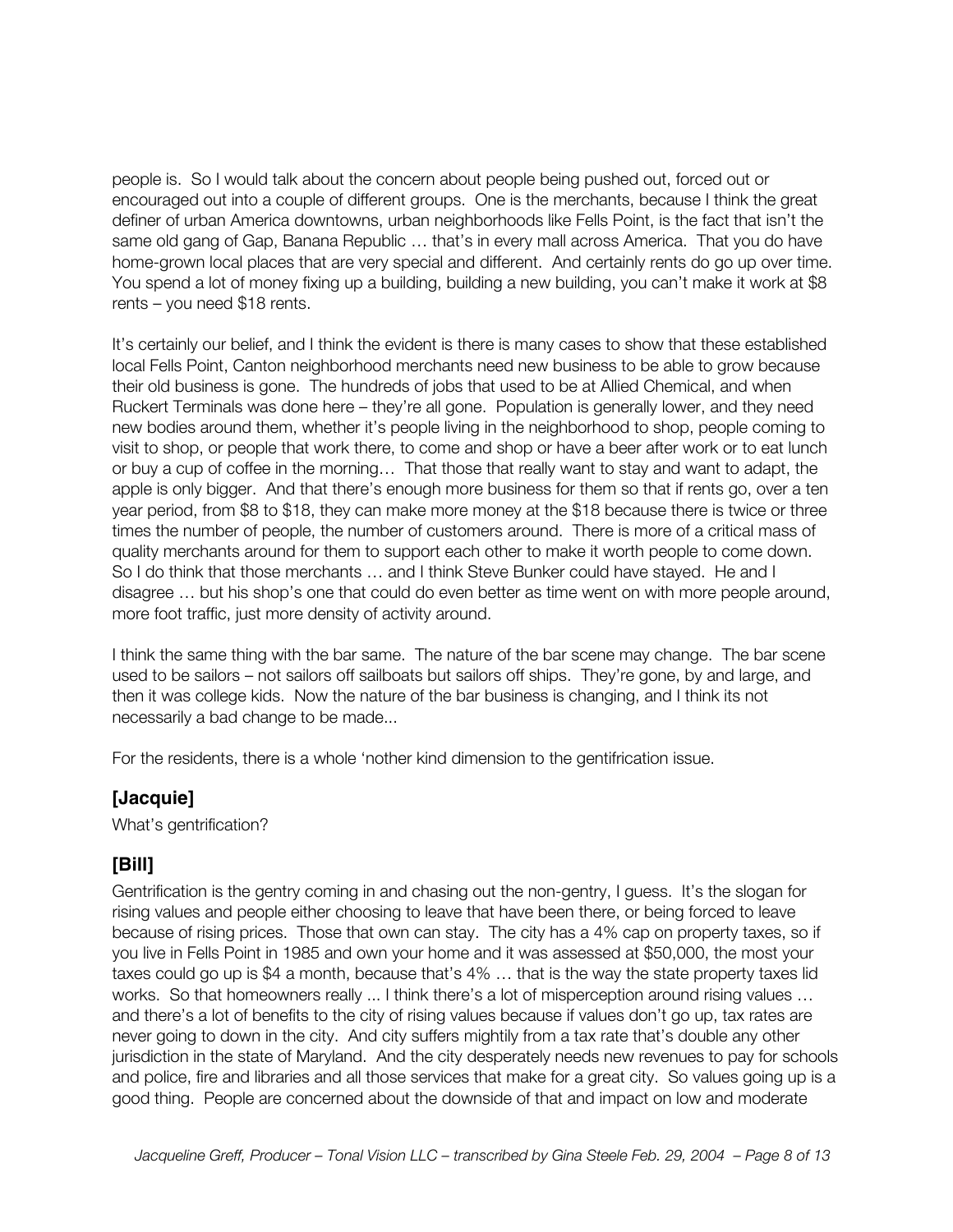income families. If you own your home, it shouldn't be a big deal. If you rent, it's a much bigger problem with raising rents. And luckily there is continuing efforts to do affordable rental housing – not necessarily in Fells Point itself but not far away. Projects like Broadway Homes up the old Church Home Hospital Flag House… Perkins is going to stay affordable… So there are nearby a substantial amount of housing that is affordable to very low income families.

The whole issue of artists, you know artists and those interesting folks that kind of the pioneers of the neighborhoods like Fells Points, you know, Eastern Avenue, Highland Town and different parts of Baltimore and different cities around the country… We are eager to find ways so that they don't end up getting tossed out as soon as the neighborhood gets better. They go into these tough neighborhoods, help making it an exciting and attractive neighborhood, and all these other people move in and the cost go up and they move out. So we are excited about things like the Greater Baltimore Cultural Alliance, the Patterson Theater where they are creating permanently through cooperative ownership space that will always be affordable to artists. We are doing that up at Clipper Mill, in the Jones Falls Valley. We're doing an artisan's co-op of 50,000 square feet, we are doing it in Providence with my daughter and a bunch of her friends, where we are creating affordable live-work space using historic texture and stuff where they will control it forever, as long as they want to and can pay their rent which is a very modest rent.

#### **[Jacquie]**

What's in it for you as a developer to do that?

#### **[Bill]**

What's in it is the value created – density and diversity is what makes these neighborhoods so special, and having a vibrant arts community and having a really cool locally owned merchants, like Steve Bunker, or Su Casa, who is another local guy … makes it a better and more attractive, to me, a much more exciting neighborhood, whether we're trying to market office space or for sale housing, rental housing – that's what's in it for us. Is that having the Patterson up there, not that we've done anything to help them, they've really done that by themselves with a whole host of other people… Barbara Mikulski and others that got them funding… It's a wonderful amenity for the community. [01:36:46;03]

#### **[Jacquie]**

Lets talk a little bit about development generically. Speaking as a developer, I think you have a different perspective but I'd like you to take yourself out of the picture, because from what you said and from what everyone has told me, people like you guys, you're not the "bad guys" most of the time… But there are other developers that people are not so friendly about and I have heard some of our interviewers talk about…

[Cut; 5 min to end of tape; quick break, 01:37:13;12]

#### **[Bill]**

Well the evils of development and the perils of planning... I would agree that the city in the past has suffered from a sense of desperation perhaps, about the need of investments. So that anybody that came along with a plan and a promise to do something, the city perhaps more so than it should, was kind of a reactionary kind of position where … what can we do to make it happen, rather than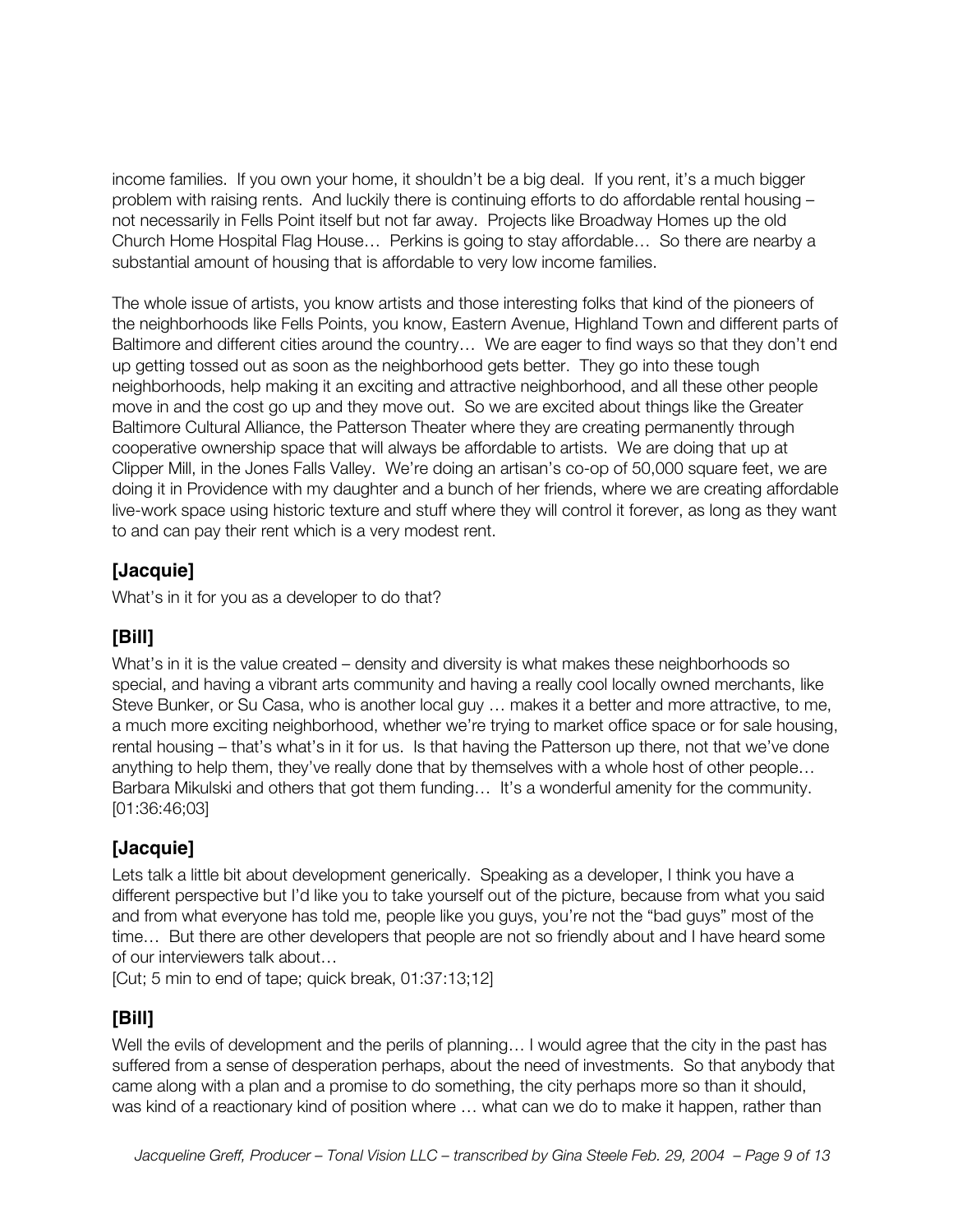thinking big picture and kind of highest best use and what's the larger view, best interest of the community and the city as a whole.

One of the best example of this to me – lack of confidence and aspiration of a city… The biggest issue the city faces is its crisis of spirit, of self confidence. And it's about what we can become because if we truly believe that our city can be a great American city once again… I believe that if we all come together in a collaborative effort, we can do anything… As a broad community, we can solve any of the challenges that face us. But it really begins with self-confidence and of a spirit "we can go out and do it." I think that's one thing that Schaefer was great at. I think O'Malley is hard at work reinvigorate that self-confidence.

One of the best examples of the lack of self-confidence is how we deal with parking. Parking … cars are one of the great evils of the city, and it becauses huge issues with urban America, really cities around the world. And Baltimore in its desperation to accommodate cars, rather than what some other cities have done, look much more bigger at transit, where the business community, the planning community, the community community come together and said "we need to do something about transit" … Baltimore just didn't do that until very recently, with the regional rail plan and instead kind of took the short-sided view: "We need parking… We need cheaper parking… How can we subsidize parking…" and ended up with a lot of really ugly, poorly-situated above-ground garages. We're building a parking garage right on the Harbor. I mean, what city in the world what put a parking garage right on the waterfront like we're are doing.

#### **[Kraig]**

Cleveland?

## **[Bill]**

Cleveland?? OK.

And some of these garages that are poorly situated are ones that I'm embarrassed to say we built. We built ... every time I come down Pratt Street, I see the garage that we built ... we don't own it ... for somebody else right at Little Italy there. That should not be a garage there. So I think that's an example or reflection of the frustration of what we heard from the Fells Point community … that the city, in the past at least, was too willing to take what ever it could get on the basis that they're so desperate for investments, so desperate in this case for parking, that they compromise the standards of urban design and put a garage where it shouldn't be.

On the garage end, we're trying to show that there is a better way to do it. In Fells Point, we just finished a 750-car garage. Our goal is to make it invisible. We are going to totally surround it on all sides by housing – some of it fixing up that old stuff like the George Wells and London Coffee House, which we bought from the Preservation Society – some of it with condos or town houses. So other than the big "P" sign and the little hole that you can drive through into the garage, you don't know the garage is there, which to me is a reflection of the larger view towards development that, I think, the city is beginning to move down that path. The interest in having a larger vision reflected and having the Cooper-Roberts master plan that was just completed for the city is another example of kind of that larger view.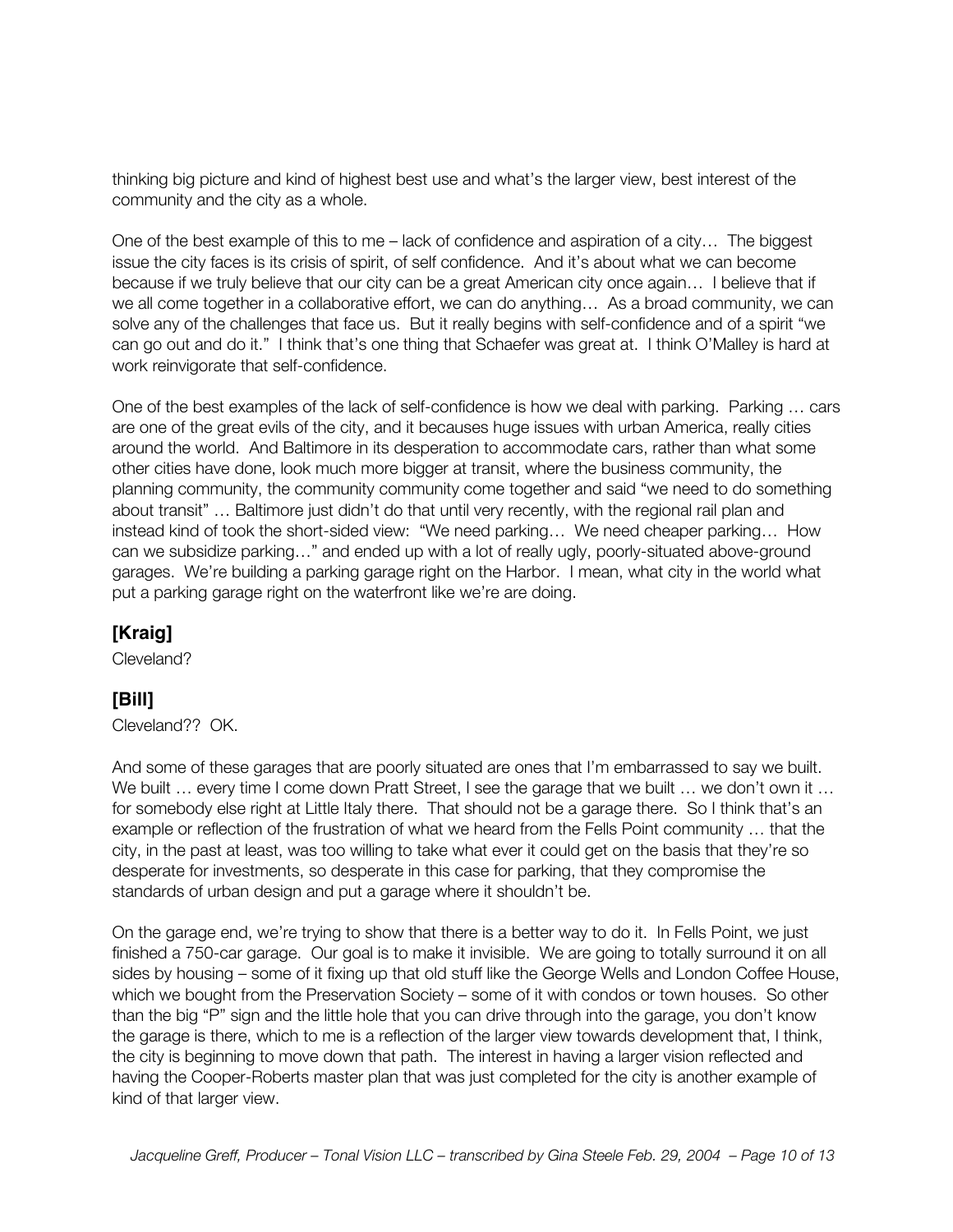In terms of advice for… you know, speaking as an "evil developer" to the neighborhood, how to work with us "evil developers," I've always been a great believer that the best approach is an open collaborative process that's focused and disciplined. There's times, money for everybody. And money has choices to where it goes. The city desperately needs… Hopefully there is a starting point where there is universal agreement – the city needs reinvestment. It needs new jobs. It needs new population. It continues to loose jobs and population. Losing tax base, the future is a desolate one indeed because tax rates will only go up and more people would keep leaving and we'll never be able to provide great schools, libraries and all the wonderful services that we want. So if we agree that the starting point is the need for investment, then hopefully people will come together in a way of saying, "I'm not just against development, any development, no matter what the development is, forever, but I'm willing to sit down and work through, come up with a plan that makes sense." And do it in a way … as an incredibly diverse community that Fells Point represents with a dozen different organizations for its different fashions of businesses and residents, that the force itself, which the Fells Points Task Force is all about, which is terrific, to convene in one place the leadership of all those organizations and create a communication mechanism. So that as issues come up, as plans work to move forward, the community can engage in a way that a developer, a city agency person, doesn't have to … every time they go to a meeting have to deal with a group of folks going over the same issues for the fifth time. And every time you think you've worked out a agreement as to a plan, a height of a building, density, a use… They have to retread that ground because somebody new came in and said, "Even though those guys agreed to it, I don't like it and we're going to start over again…"

It's hugely important for the community as a whole to create a process that's rational, disciplined and focused so that doesn't happen. And I think the Task Force is a long way to do it. The process we went through at Allied Chemical, where you had the same group sitting down week after week, working step by step through all the issues of a big complicated project like that worked well. We did the same thing with Fells Landing, did the same thing… beginning to do the same thing around the public spaces at Harbor Point in terms of how we engage with the community on that.

So it's our hope that Fells Point can continue doing what it is doing – keep its very special spirit, its crankiness, and individualism, and yet at the same time, balance that with the big picture and a sense of obligation to the city as a whole in terms of what Fells Point and its waterfront can contribute to the city as a whole. It's the front gate to its biggest employer – 10 blocks up the street at Hopkins Medical Campus – that's a big responsibility for Fells Point in terms of the role it plays for everybody in our fair town. For that matter, for our state, since Baltimore is so hugely important to the vitality and prosperity of our region and state. I hope and expect Fells Pointers to continue and let this evolving tradition of cranky collaboration that, I think has been effective, where people are always free to speak and say their mind and are willing to stick to a deal, are willing to move forward, are willing to compromise, are willing to listen to fresh perspectives like the one Peter Cavaluzzi and Stan Eckstut said about maybe the waters edge should have buildings on piers – that's the history of Fells Point. Maybe those buildings should be bigger than some of the buildings behind them because that's the history of Fells Point. So I hope that that kind of listening goes… [01:46:38;28]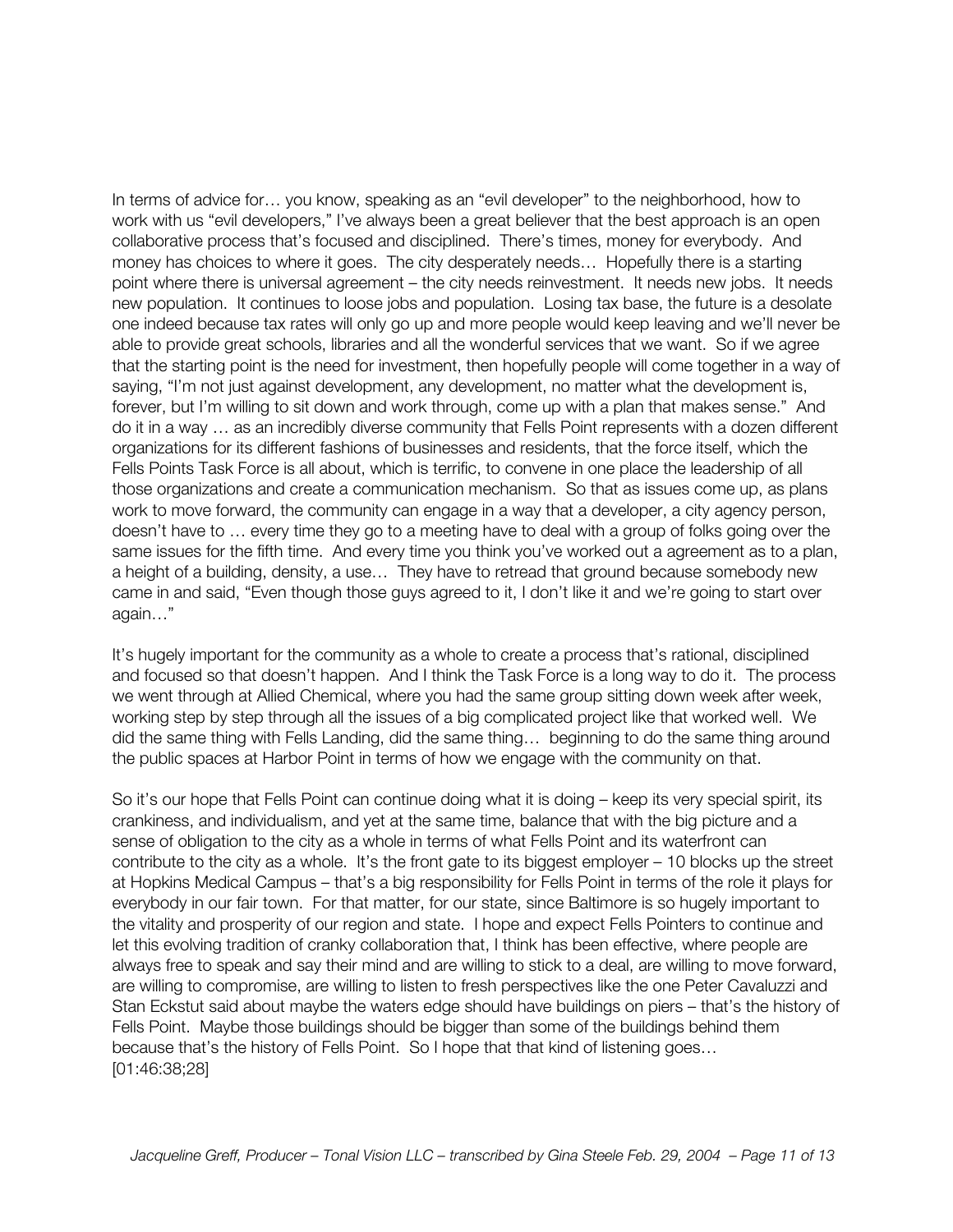With that comes the issue of density and how you deal with density and congestion. And one of the ironies is, is the greatest believers in smart growth in our city also often become the greatest opponents of density, and yet density is the name of the game… density and diversity is what cities are all about. And to some extent, some congestion is a good thing – it reflects that there is people – there is people working – people living – people wanted to be there. And not that you like being stuck in traffic, but if you could get right through the middle of town and drive around the harbor in 2 minutes without hitting any traffic, that'd be pretty spooky. Because that would mean you might as well turn the lights off on Baltimore. And the fact that it's a little bit harder to get around is, I think to some extent, goes with the territory.

Congestion is an issue. One of the biggest challenges for Baltimore is transit. I think the cities that are going to prosper in the next 20 years in America will be those with viable rail-based transit systems. Baltimore doesn't have one, has a couple little fragments... It now has a plan for a regional rail system. Unfortunately it's a little late and, given the environment in Annapolis and in Washington, it's much more difficult to see how the billions of dollars that are going to be needed to graduate our fragmented rail system to an effective rail system is tough.

But the plan's there. The red line that would connect east to west from Camden Yards, across the top of the Harbor into Fells Point, connecting up to Hopkin's Medical Campus, is all there. And I think, to me, as we look at traffic congestion, we should working even harder on transit. And that's coming up with things like Harbor Tran, Bob Embry's little scheme for a kind of nifty little trolley system on the north side of the harbor. The Water Taxi should be transit. We have the best opportunity for Water Taxi truly being the convenient, fun way to get around, not just a tourist thing, of any waterfront community in the country, because its so compact. It's not like London – there's no tunnels or bridges underneath that you have to go all the way around. And the quickest way to get to Fells Point from Dock Point is to go right across the Harbor. And that's why we are partnering and subsidizing with the Water Taxi the service back and forth. That's why we have the Canon Kayak Club so you can paddle back and forth.

So that would be my pitch on the density issue is not to blindly say that density is bad. Density is a good thing. Density is what creates the market that's going to support the merchants, that's going to support amenities that desperately need to make all this work. Density is what's going to create the tax base that we need to pay for the service. Density in the end is really kind of the essence of cities. So let's not try to kill projects just for the sake of killing density. Let's look at density in a creative way and how we can mitigate the downside of density, whether it's… Lets mitigate the buildings that are totally out of whack and scale to little 2 and 3 historic buildings. Lets try to do things that are more in context with what's around them, and let's try to figure out how to make the traffic work and get transit to get people out of their cars, so this all can hang together.

And actually, one of the best ways to get around is walking. That was Schaefer's genius to give them, you know, credit the old Jim Rouse, when you have lemons, you make lemonade, when you got killed on the road, what am I going to do? You know, I've got a defunct industrial maritime waterfront and some where, some how came up with the idea that this waterfront is an incredible, magical resource and launched the idea the 7 and a half mile promenade as forever being reserved for the public. And this incredible notion that the waterfront should be the great meeting place in our society. And it is to this day. I mean, anybody and everybody is comfortable in our Harbor – rich